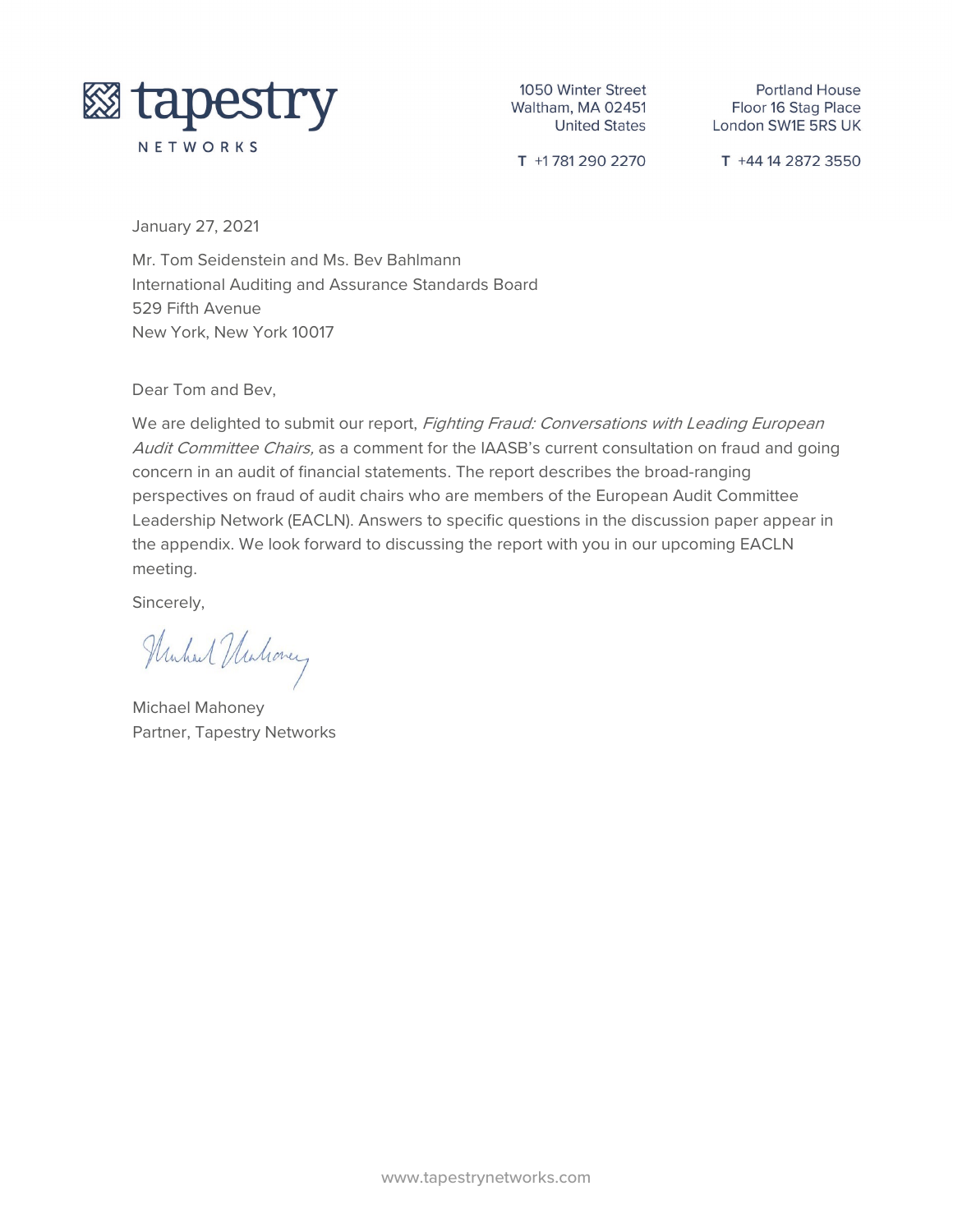# Fighting fraud

Conversations with leading European audit committee chairs



Waltham, MA United States T +1 781 290 2270

London United Kingdom T +44 14 2872 3550

www.tapestrynetworks.com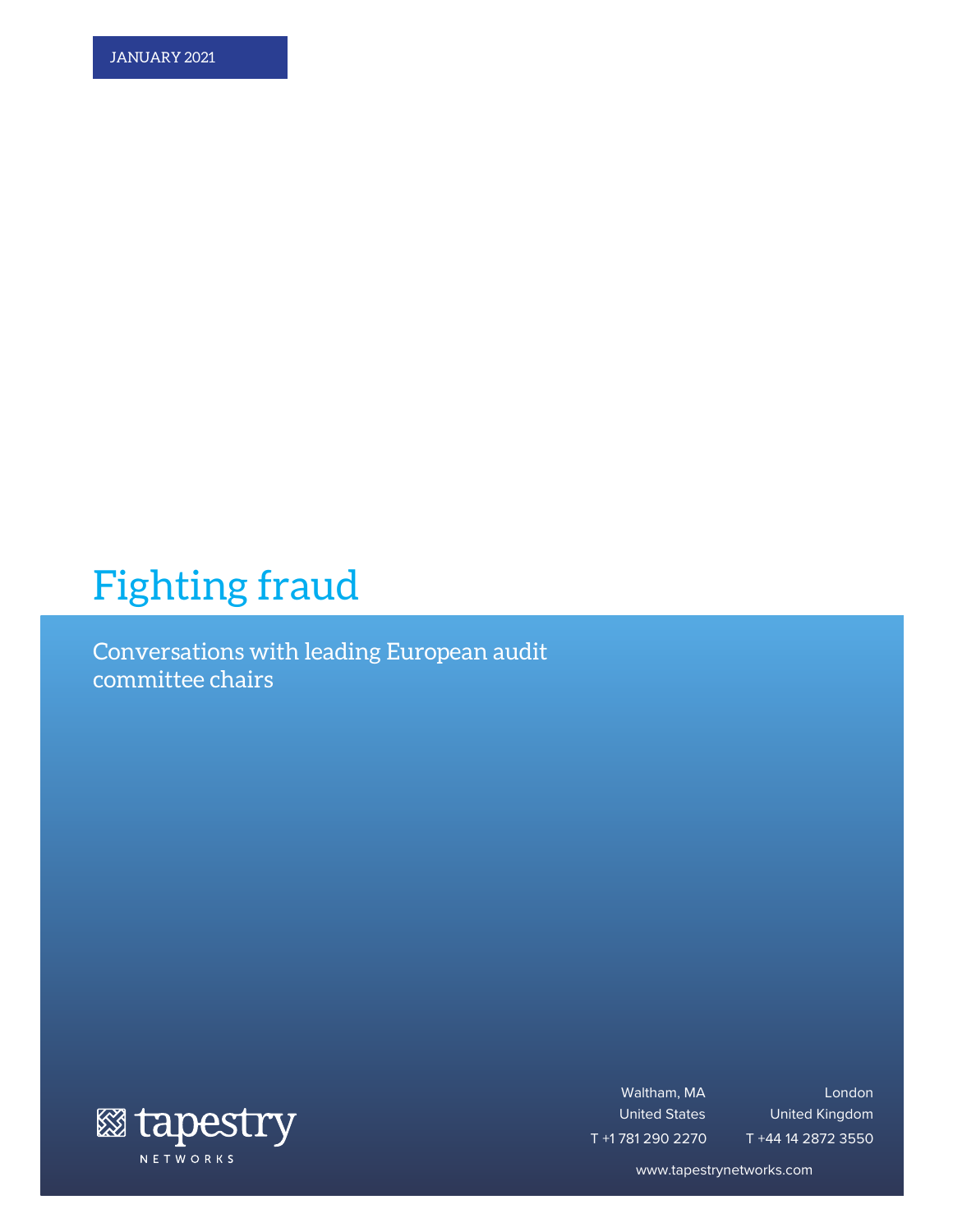

1050 Winter Street Waltham, MA 02451 **United States** 

T +1781 290 2270

T +44 14 2872 3550

## **Fighting fraud: Conversations with leading European audit committee chairs**

In late 2020, Tapestry Networks convened audit committee chairs from some of Europe's largest companies to discuss how the various stakeholders, including the external audit process can contribute to detecting and preventing corporate fraud. This report presents those audit chairs' perspectives based on their experiences with listed companies in Europe, as well as perspectives that Tapestry Networks has developed in reflecting on the situation and the audit chairs' comments. We believe that the report stands on its own; Tapestry is also submitting it in response to the International Auditing and Assurance Standards Board (IAASB) discussion paper Fraud and Going Concern in an Audit of Financial Statements. An appendix to this report provides responses to specific questions raised by the IAASB. These responses reflect Tapestry Networks' conclusions, rather than individual or collective statements of the audit chairs.

The audit chairs whom we interviewed serve on boards of listed European companies having at least US\$10 billion/€8.2 billion in annual revenue and global operations. Such companies typically retain Big Four firms to conduct external audits and have sophisticated internal audit teams and robust internal-controls frameworks. Audit chairs of smaller or less complex companies may have different perspectives.

The following current and former audit chairs participated in interviews and meetings between November 2020 and January 2021:

- Carolyn Dittmeier, Chair, Board of Statutory Auditors, Assicurazioni Generali
- Eric Elzvik, Audit Committee Chair, Ericsson
- Byron Grote, Audit Committee Chair, Tesco, Akzo Nobel, and Anglo American
- Simon Henry, Audit Committee Chair, Rio Tinto
- Liz Hewitt, Audit Committee Chair, National Grid and Melrose
- Lou Hughes, former Audit Committee Chair, ABB
- Arne Karlsson, Audit Committee Chair, Mærsk
- John Rishton, Audit Committee Chair, Unilever
- Sarah Russell, Audit Committee Chair, Nordea Bank
- Guylaine Saucier, Audit Committee Chair, Wendel
- Alan Stewart, Audit Committee Chair, Diageo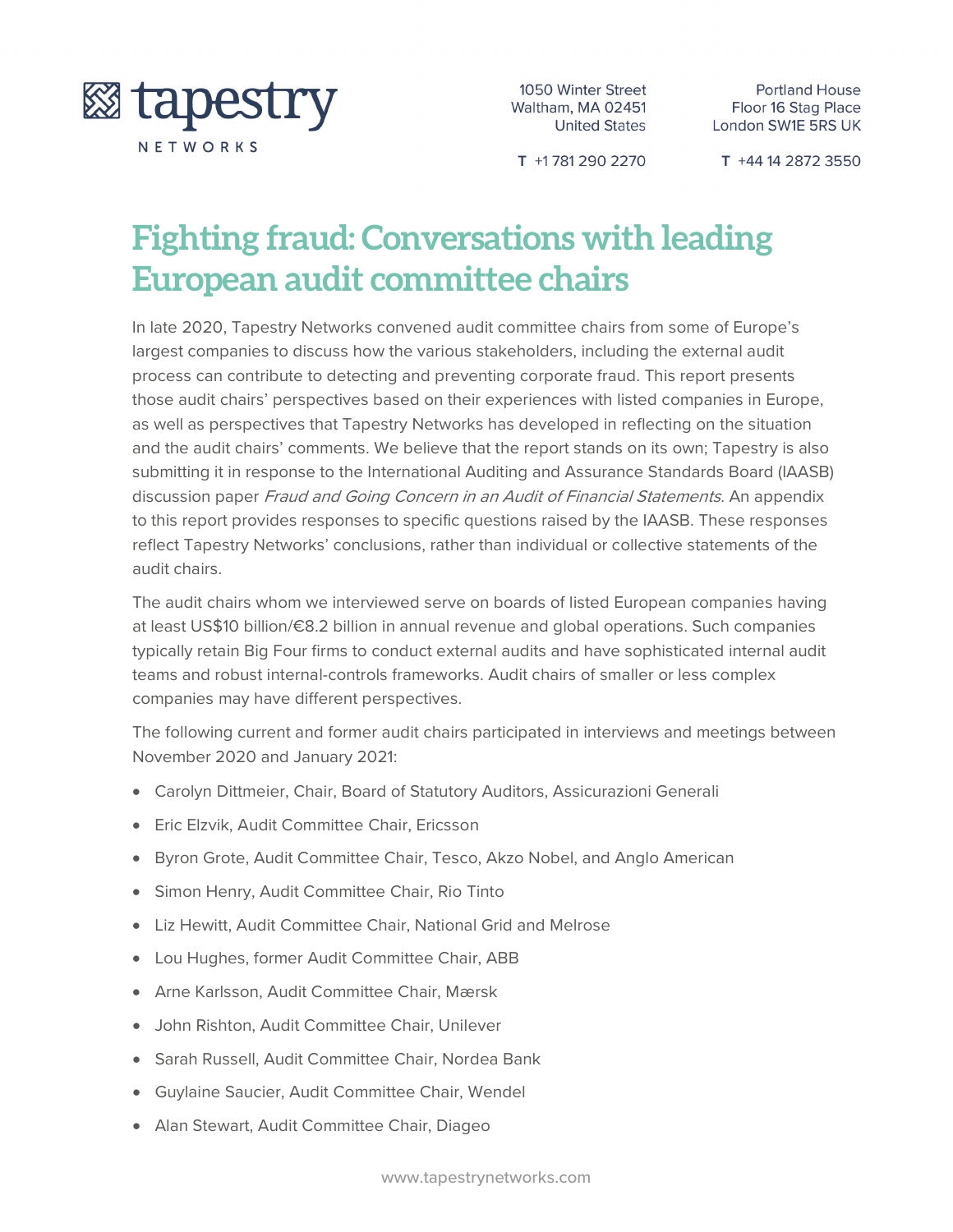

The interviews and discussions were held under a modified form of the Chatham House Rule, which allows for quotation of any comment but not for its attribution to an individual or company. Audit chairs spoke on their own behalf rather than as representatives of their companies or boards. EY provided financial support for the research and writing of this report and had opportunities to comment on the research design and the final product but did not exercise any editorial control over this report, for which Tapestry Networks bears full responsibility.

### **Key observations about fraud**

The audit chairs whom we interviewed agreed on the following:

- Stakeholders use the word "fraud" in many contexts. Fraud should be carefully defined in discussions among diverse stakeholders when considering whether any changes are necessary**.**
- Collusive fraud at high levels of management is extremely difficult to detect.
- Corporate culture and management's tone at the top are key factors that can create an environment that is conducive to fraudulent activity, as well as whether employees feel comfortable reporting such activity to management and the board.
- To prevent and detect fraud, audit committees and boards rely first on management, including compliance and internal audit. The external audit, leveraging capabilities such as data analytics, can provide meaningful insights to inform the board and audit committee's oversight. External auditors can supplement companies' fraud detection and prevention efforts with capabilities such as data analytics.
- While supportive of exploring ways to make auditors more effectively exercise professional skepticism, adopting a suspicious mindset in all cases may not be helpful.

The content in this report details the audit chairs' reactions to the IAASB discussion paper and the bases for their agreement on the observations listed above.

### **Tapestry's perspectives**

Tapestry Networks, speaking on its behalf only, offers its perspectives based on its discussions with the participating audit chairs. We do not attribute these conclusions to the audit chairs we interviewed, individually or as a group:

• **Management teams, with the help of the internal audit function, could do more to prevent and detect fraud.** Line management and corporate functions such as compliance and risk management are, respectively, the first and second lines of defense against fraud, maintaining robust internal controls and nurturing a culture of compliance and whistleblowing. A strong and independent internal audit function is the third line, harnessing the risk management system and sophisticated analytics to assess how the first and second lines are performing.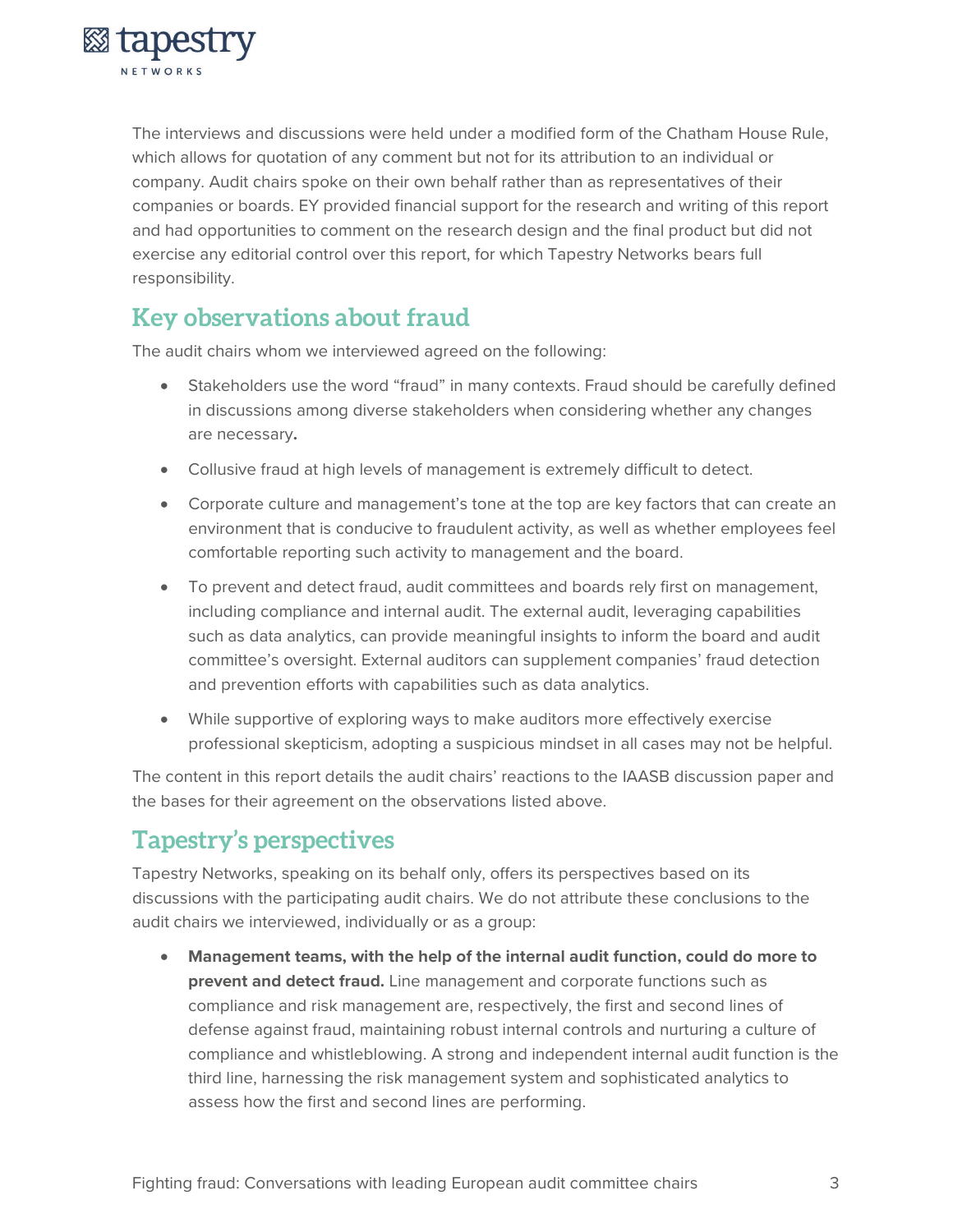

- **Audit committees could do more in their oversight capacity to encourage the detection and prevention of fraud at their companies.** Audit committees review the internal control and whistleblowing systems, as well as the company culture, and they can study specific instances of fraud to glean lessons and demonstrate the importance of fraud prevention. Through training and attention to the experience and skills of committee members, they can better overcome the inherent imbalances in knowledge between non-executive directors and management.
- **Current audit standards seem to strike the right balance, but enhancements to recognize advancements in the use of data analytics would be appropriate.** External auditors are already doing most of what can feasibly be done to prevent and detect fraud. While improvement is always possible and standards should evolve – to recommend, for example, expanded use of data analytics and forensics – fundamental changes in approaches and procedures (such as adopting a "suspicious mindset") are not necessary today.

### **Preliminary observations about the fraud "expectations gap"**

The high public profile of recent corporate-fraud incidents has led to renewed calls for auditors and the audit process to assume greater responsibility for detecting and preventing fraud, and even for auditors to bear stronger liability in the event of fraud. But audit firms and corporate leaders responsible for the audit processes in listed companies often have different views from the public about the current scope of an audit and its ability to combat fraud. The difference has come to be known as the "expectations gap." Recent proposals for audit reform have aimed at closing the gap.

The European audit chairs we interviewed noted several broad observations, outlined below, about the fraud expectations gap.

#### **Fraud comes in many forms**

European audit chairs emphasized that when evaluating whether any changes are needed relative to stakeholders' responsibilities for the prevention and detection of fraud, "fraud" should be appropriately defined to effectively assess any changes and their potential impact. One chair elaborated on the concern: "We need to explain what we mean by fraud. As audit chairs, we are worried about high-level corporate fraud creating misstatements of financial statements. Other types of fraud, like bribery and corruption, might not be reflected in financial statements. You could do any amount of analysis and not find it."

Several audit chairs observed that many stakeholders tend to conflate all "bad" corporate behavior—whether illegal, unethical, or merely reputationally harmful—with fraud. They said that such a broad definition can complicate the effort to close the expectations gap. One audit chair noted, "Any company that doesn't meet investors' expectations needs to strengthen its audits. But that failure to meet investors' expectations could be the result of weak management, not fraud." Another audit chair called for a focus on frauds that not only were formally material but also had catastrophic consequences for a company.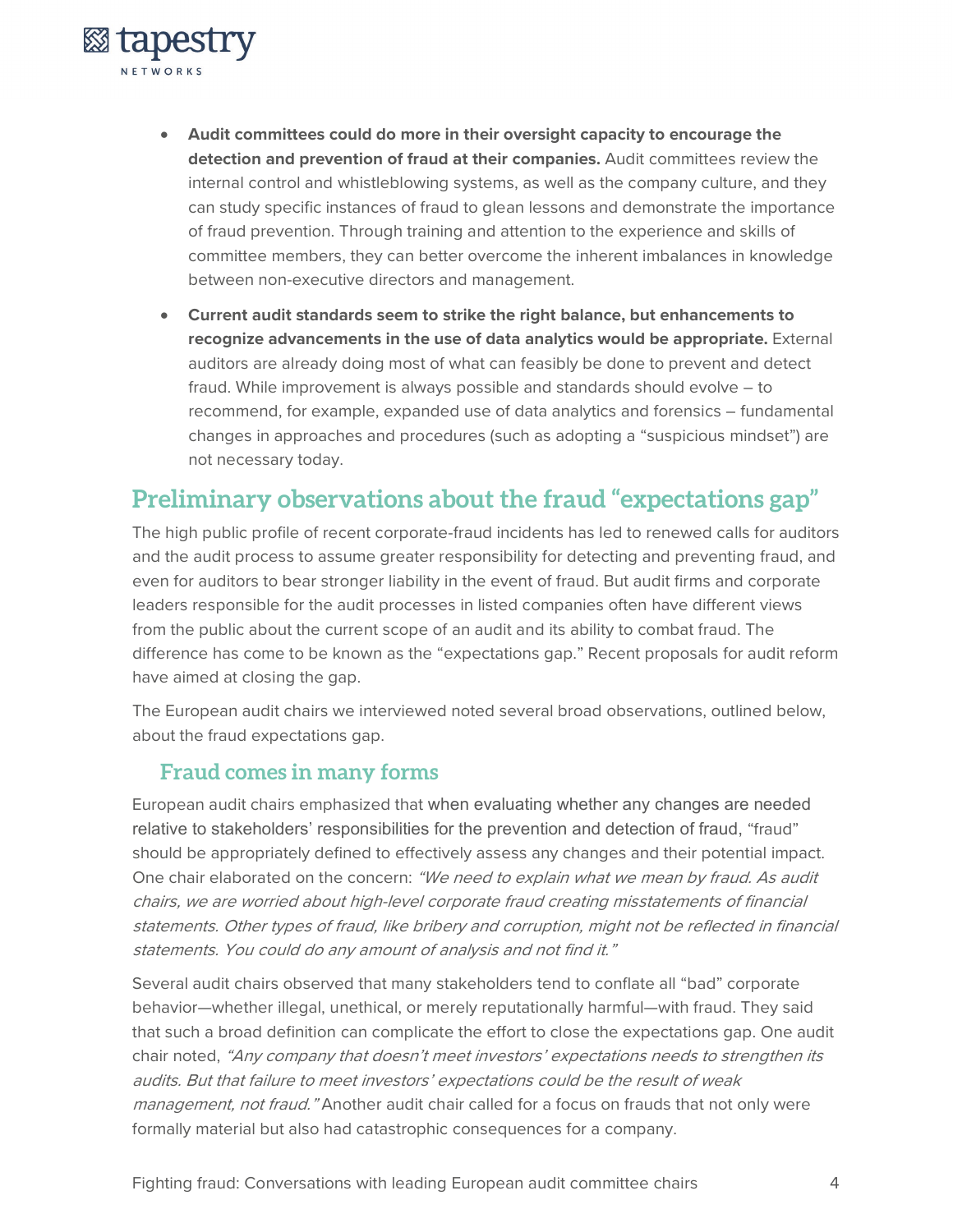

### **Highly consequential fraud is rare**

Fraud of the severity that reaches stakeholders' attention occurs infrequently. While audit chairs acknowledged that material fraud may occur more often at smaller companies with fewer resources to assess and mitigate fraud risk, they wondered about balancing the potential costs and benefits that might results from any potential changes to stakeholders' responsibilities. One chair said, "There are big media splashes when a major fraud occurs, but you don't see that every day from every company. You cannot have all companies pay for a tiny percentage of companies' fraud. We have to put things in perspective." Another audit chair agreed, noting that companies typically succeed in preventing and detecting fraud: "In most cases, material fraud is caught by the company. One or two high-profile instances of fraud do not mean that the system is broken and requires substantially enhanced procedures." At the same time, audit chairs acknowledged that, even though severe cases of fraud are rare, they can have broad and lasting consequences, undermining confidence in capital markets and the broader economic system.

### **Collusive fraud is very difficult to prevent and detect**

Many of the major fraud incidents that elicit public outcry are the result of collusion among executives. The European audit chairs emphasized that collusion can often bypass the internal controls meant to prevent fraud. One noted that these types of fraud are "very difficult to root out." Another agreed, noting that while "major collusive fraud eventually gets uncovered, if people collude it means the independence has broken down, and it's hard to promptly determine that." Another audit chair observed that "no amount of review will identify all cases of fraud." Given that preventing and detecting all instances of collusive fraud may be effectively impossible, the imposition of heightened standards alone may not address the underlying challenges. "If there is collusion at the top level, doing all that we can still won't eliminate it. We have to be careful about widening the expectations gap about prevention and detection." Management, audit committee and the external audit will need to continue to explore cost effective ways to assess and respond to fraud risks.

### **Perspectives on management's responsibilities**

European audit chairs said that primary responsibility for fraud detection and prevention rests with management and internal audit teams. The European audit chairs were reluctant to increase the external auditor's fraud detection and prevention responsibilities.

### **Effective internal audit can be a critical resource**

Audit chairs were confident in the ability of management, supported by robust, independent internal audit functions, to prevent and detect fraud and generally believed that they should continue filling that role. "Preventing and detecting fraud is management's job through the first and second lines of defense. You need robust controls, a framework, and a strong tone from the top to manage this kind of risk. That's the major starting point." An audit chair emphasized that "solid information-technology general controls are one of the cornerstones of fraud prevention and detection." These audit chairs serve on the boards of some of Europe's largest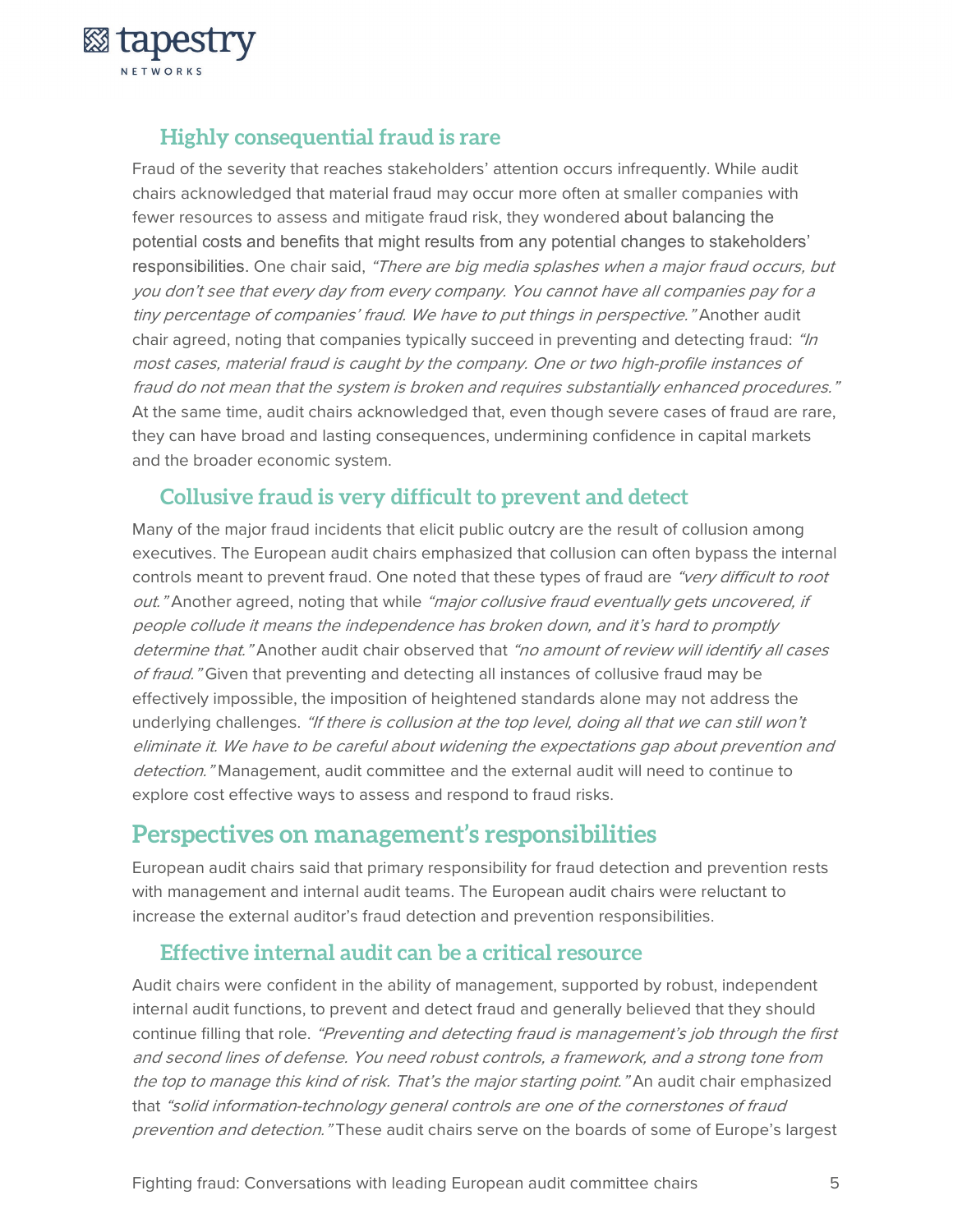

companies. Not all internal audit organizations will have the same level of sophistication and available resources as found in these companies.

Some audit chairs thought that the work of sophisticated internal audit departments is not sufficiently understood: "There are many areas of fraud that are not as well-known as what gets publicized, but world-class internal audit departments know about them." Internal audit departments work with robust enterprise risk management systems that help combat fraud risk; external auditors can review these systems to ensure that they are effective. An audit chair added that there is a "behavioral aspect to fraud to which internal audit has particular insight." Another audit chair observed that internal auditors are benefiting from "an increased use of data analytics by both the second and third lines of defense as systems evolve." The chair added, however, that "data analytics is more effective in identifying small-scale breakdowns in internal controls than the type of mega fraud that has driven the current debate."

Internal audit plays an important role in preventing and detecting fraud, but some audit chairs emphasized that internal prevention and detection of fraud begins and ends with executives. One said, "We hold people accountable for fraudulent activity and noncompliance with policies, but it shouldn't be just the individual actors; it should be their superiors, because it happened on their watch and they weren't paying attention." While the European audit chairs consulted for this report agreed that internal audit is a critical resource for fraud detection and prevention, the companies on whose boards they sit typically have large, sophisticated internal audit functions. Smaller companies may struggle to rely on their internal audit teams in this way.

### **There are strong parallels between compliance oversight and fraud detection and prevention**

Several audit chairs noted that overseeing fraud prevention and detection is closely related to overseeing a company's compliance function, an important component of its second line of defense. Many audit chairs agreed that whistleblower programs are critical to detecting fraud. One explained, "Companies need whistleblowing systems that are managed with independence and proficiency. The audit committee and external auditor should have transparency into specific cases, and internal audit should be involved. We've strengthened that role recently in part because whistleblowing is less common in certain geographic regions." The same audit chair said that one company created an ombudsman role to independently handle whistleblower matters, which would encourage more reporting of potential fraud concerns.

Another audit chair emphasized that, more than facilitating a so-called speak-up mentality, companies should foster a "speak-up obligation, meaning that you are in trouble if you do not speak up when you see something wrong or get a strong indication that unethical activity is taking place. You should have an obligation to raise hands and voices, and not be permitted to look the other way."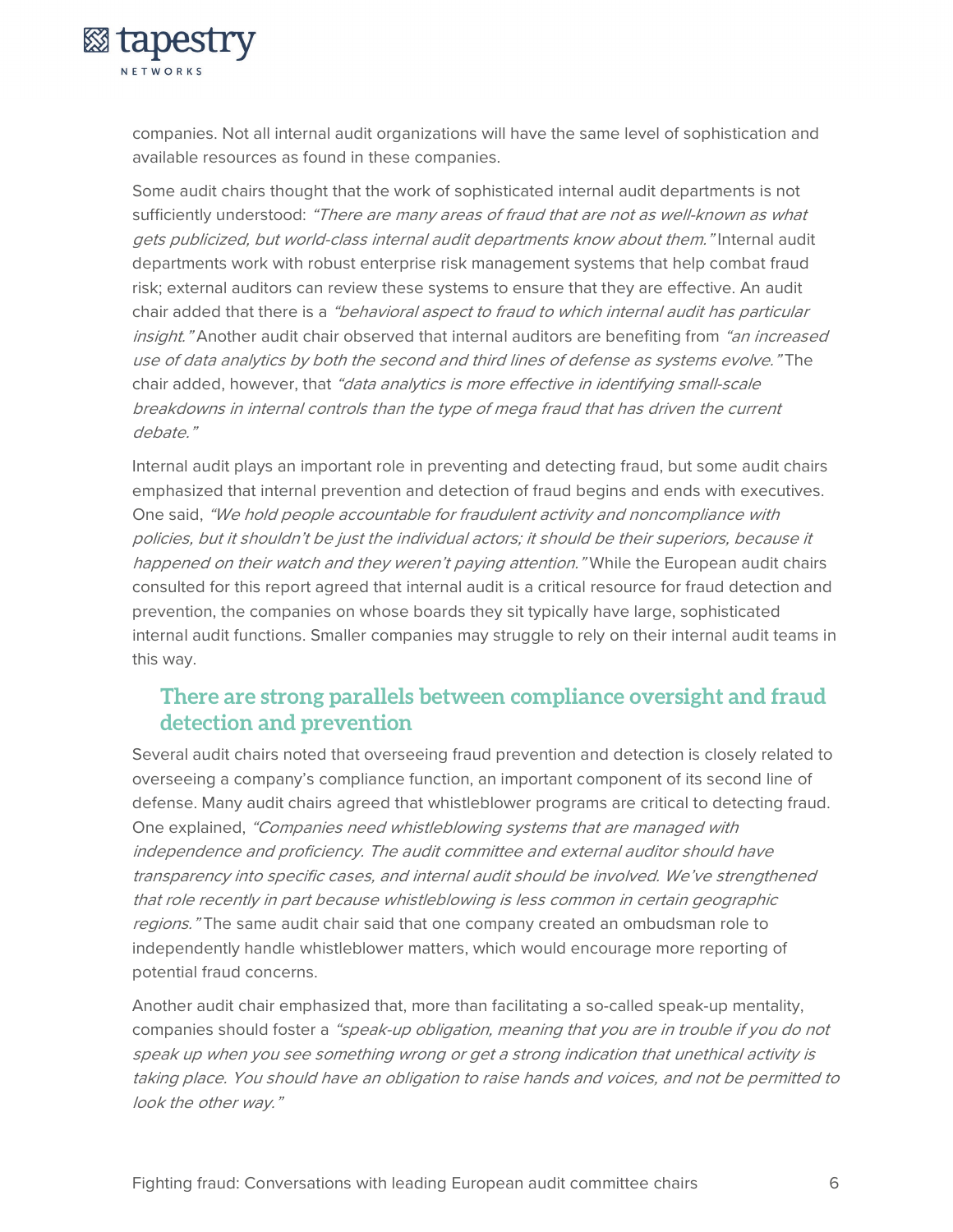

### **Perspectives on the role of the board and the audit committee**

European chairs agreed that boards and specifically their audit committees play an important role in fraud prevention and detection. An audit chair explained the tasks that audit committees should undertake: "In the audit committees I'm on, we review the processes that are in place to prevent fraud, including the controls that are in place and the mechanisms whereby individuals who see something wrong can raise them through whistleblowing." The audit chair noted that these tasks are standard for many audit committees: "They are nothing new. Setting those tasks as requirements would be no problem for many audit committees."

In addition to reviewing processes and controls, audit committees and boards can also study specific instances of fraud. An audit chair said that audit committees should assess any cases of fraud that have occurred and the specific actions the company is taking in response. Another noted that this approach can be instrumental in making whistleblower programs effective: "The 'speak-out' program can report back to the board through the audit committee. It sends a powerful signal that the process works if reports to the board get follow-ups. The audit committee can have a huge influence on this."

Again, internal audit is a key ally in these efforts, audit chairs said, and the audit committee should be sure that it is adequately staffed. As one audit chair explained, "The audit committee should use internal audit to receive independent assurance about the adequacy of controls around prevention and detection. I think this is the most important area. We've hired two more internal audit forensics experts at our company to strengthen this function. That's where the main audit function should be when it comes to fraud."

### **Audit committee oversight could be improved**

European audit chairs acknowledged that there is room for improvement in how audit committees handle their responsibilities. "At the end of the day, I think many audit committees need to up their game," one chair said. One approach is through board composition. An audit chair said, "It's about putting together diverse boards. By definition, you then have people of different backgrounds and you end up with just a few sector specialists. What you're trying to do is look at the company from many angles. You're looking for some dimension to the board that isn't related to the sector but that, for other reasons, the board views as important."

Training is also critical, particularly in certain areas. "We probably should have more mandatory education for audit committee members on things like data analytics. We need to decide on a core curriculum and mandate a certain number of hours of education per year," one audit chair said. Another added, "Audit committees would benefit from an awareness and training piece on forensics. One company requires non-executives to do antibribery, anticorruption, and cyber training." Ultimately, audit committees also need to cultivate a certain mindset, an audit chair suggested: "It's not a bad thing for the audit committee to have a questioning mind—it's a collective duty. We are non-executives and independent; we should have a good nose for where risk is and what questions to ask."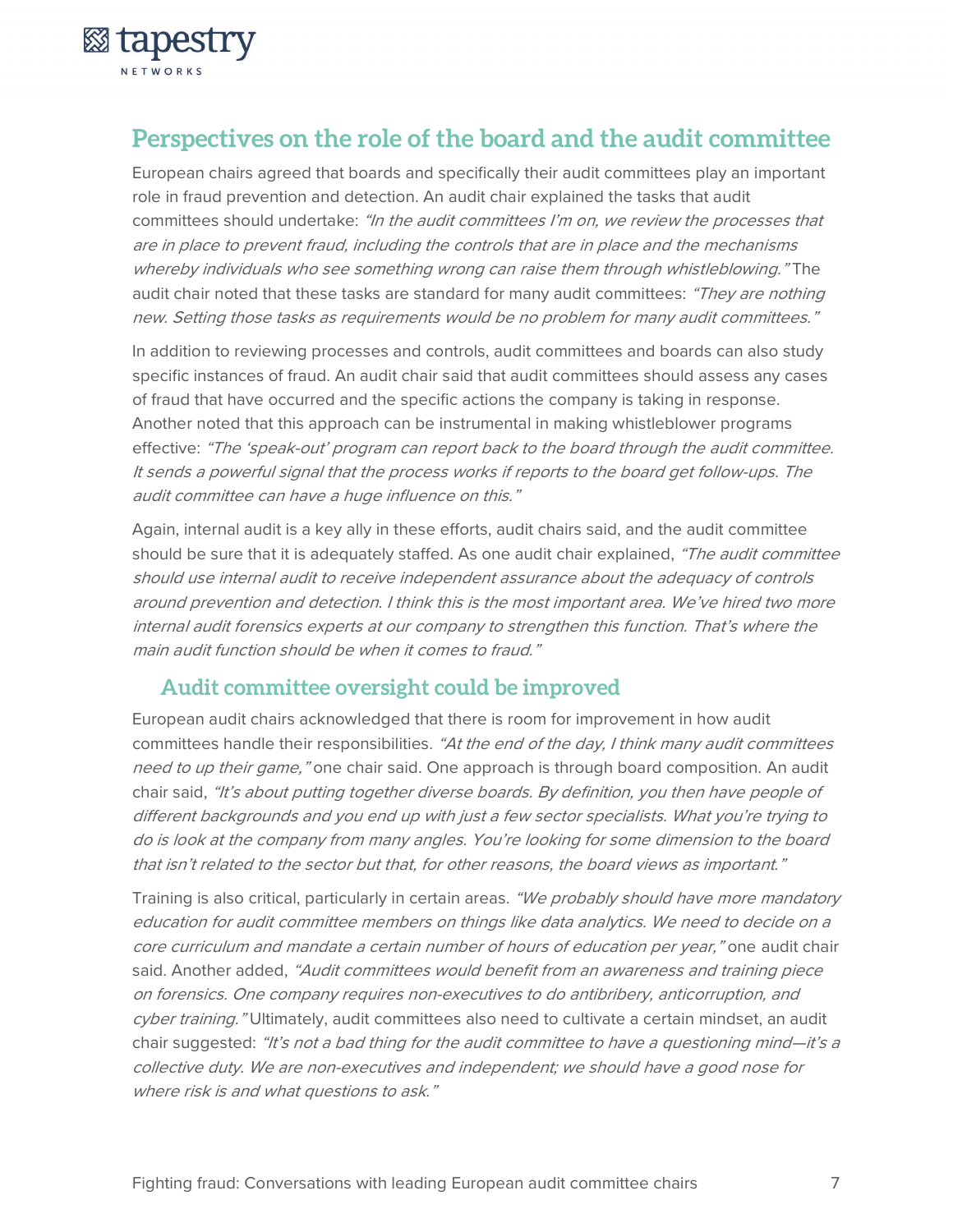

However, audit chairs also noted that, even with enhanced training and effort, there are inherent difficulties in overseeing fraud prevention and detection. One issue is the need to have a good relationship with management. As one audit chair put it, "A challenge for boards is the difficulty of having a discussion with the management team that you're supposed to trust. When the news is bad, you naturally dig deeper. But when the news is good, you may be tempted not to question it."

Another issue stems from the inevitable disparity in knowledge between board members and executives. An audit chair explained, "CEOs spend 24 hours per day on the job; they live and breathe it. Boards spend a couple of weeks per year on the company, and it's all stagemanaged. You are in meetings planned by executives; visits are preplanned. The shadow of the leader is very powerful. Many executives are hesitant to contradict the CEO, their boss." That imbalance means that one of the most important tasks of the board is selecting the right executives, the audit chair noted: "The board relies heavily on the CEO. Getting that choice right is 90%. If you get it wrong, they can easily deceive you."

### **Should there be attestation by the board or audit committee?**

Attestation along the lines of the US Sarbanes-Oxley legislation, which requires extensive management certification of the internal-control system, already exists or is under consideration in European countries, but the discussion also includes the possibility of attestation by boards or audit committees as well as management. Audit chairs noted that attestation by management has added accountability, consistency, and focus in implementing and maintaining the controls framework.

They had mixed views, however, on requiring such attestation by the board or audit committee. One audit chair tentatively supported the idea: "So long as it's phrased appropriately, I wouldn't have problems signing off for the audit committee. It does push liability exposure to board members further, so that would have to be thought through. At the end of the day, the attestation is that the controls are in place but not that they're fail-safe." Other audit chairs were opposed to attestation by boards. "If the board also has to sign off, you mix up the supervisory role and the operational role. You have to draw the line somewhere. The signing of the annual report should be sufficient," one audit chair noted.

### **Challenges in assessing corporate culture**

Many audit chairs observed that corporate culture plays a central role in both fostering and discouraging fraudulent behavior. Culture can provide guide rails and cues for ethical behavior; it can strengthen the whistleblowing system by encouraging people to speak up if they believe something is wrong. But culture can also impose strong pressures on people to test the boundaries of ethical behavior. One audit chair noted, "It boils down to the culture of the organization and its values, and how people are rewarded." Despite its importance, however, culture is challenging for boards to assess and influence, and it may be even more challenging for both internal and external auditors to audit.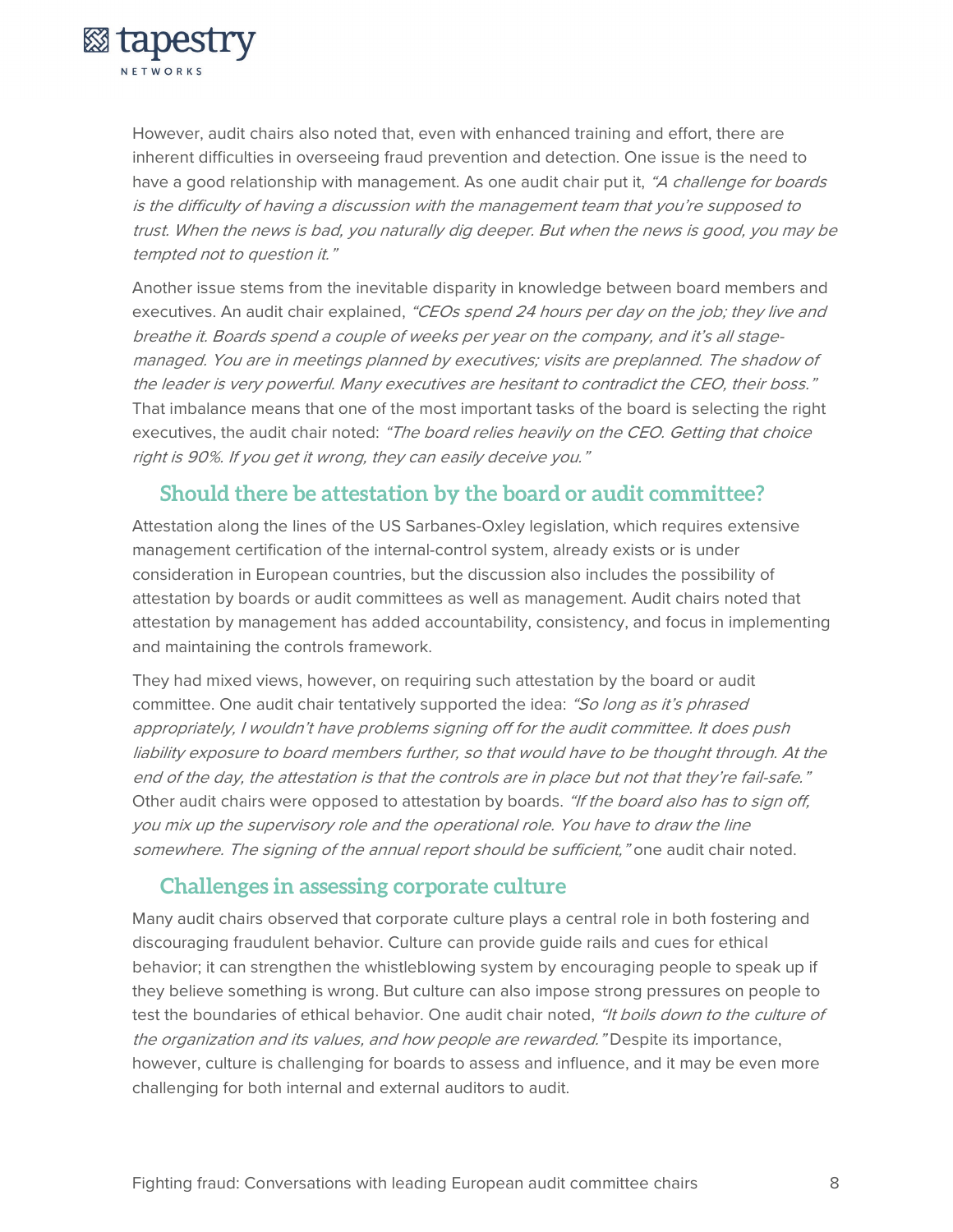

An audit chair mentioned the dilemma for boards, bringing up the difference in knowledge of the company enjoyed by executives versus non-executives: "Boards should do more on culture, but it's very difficult. After six months as an executive at a company, I knew more about the culture than after two years as a non-executive at the same company." The same audit chair elaborated on another challenge of assessing culture: "The board most often interacts with senior executives. It can be challenging for board members to get a sense of the people lower down in the organization. And whenever people are talking to the board, they are on their hest hehavior."

Nevertheless, boards should try to assess company culture, audit chairs said, and many boards are doing so. An audit chair recommended that boards "spend more time acknowledging corporate culture, not just with a bullet about oversight and incentives, but by talking more about raising hands, voices, and whistleblowing. Understand the four-eyes principle [requiring two people to approve an action] and the separation of duties." Companies often conduct company-wide surveys that include questions about culture, and the results are reviewed by boards. Vulnerabilities to fraud risk can be exposed, allowing the board to react.

An audit chair emphasized that the audit committee plays an important role in this oversight through its responsibility for ensuring that the whistleblowing system is functioning effectively and that an effective internal-control system is in place. Sometimes an audit committee or board may decide to follow up on a hunch: "We have all been in meetings where we feel that something is wrong," one audit chair said. Another called for special attention to areas where senior managers may be exerting pressure on more junior staff, increasing the likelihood of fraud: "profit pressure, bonus pressure, market-share pressure." Other audit chairs agreed that aggressive bonus schemes and budgetary pressures have contributed to major frauds, and one highlighted the importance of understanding the connections between remuneration schemes and culture.

Assessments of corporate culture are critical to informing management, internal audit, the audit committee, and the external auditor in their assessments of fraud risk, but the subtler aspects of culture make it hard to audit in a more formal way, several audit chairs said. They mentioned assessing—both directly and indirectly—elements of culture such as comfort with escalating issues, confidence in working with others, and leadership. An additional complication emerges in companies that have a variety of subcultures, in which different types of activities lead to different norms and values. One audit chair suggested that it may be particularly difficult for the people who traditionally make good auditors to assess these kinds of variables: "They struggle with it; they tend to be analytical as opposed to emotional."

Given the internal audit function's role in fraud detection more generally, as well as its deep understanding of company processes, assessing culture should be a key consideration as part of its responsibilities, according to some audit chairs. "The internal audit plan should include culture and behavior. It makes sense there," one audit chair noted. Another added, "Internal audit can do it for you, with a line of sight directly to the board." The goal is to "create a bigger dialogue around things like culture and what prevents people from whistleblowing or acting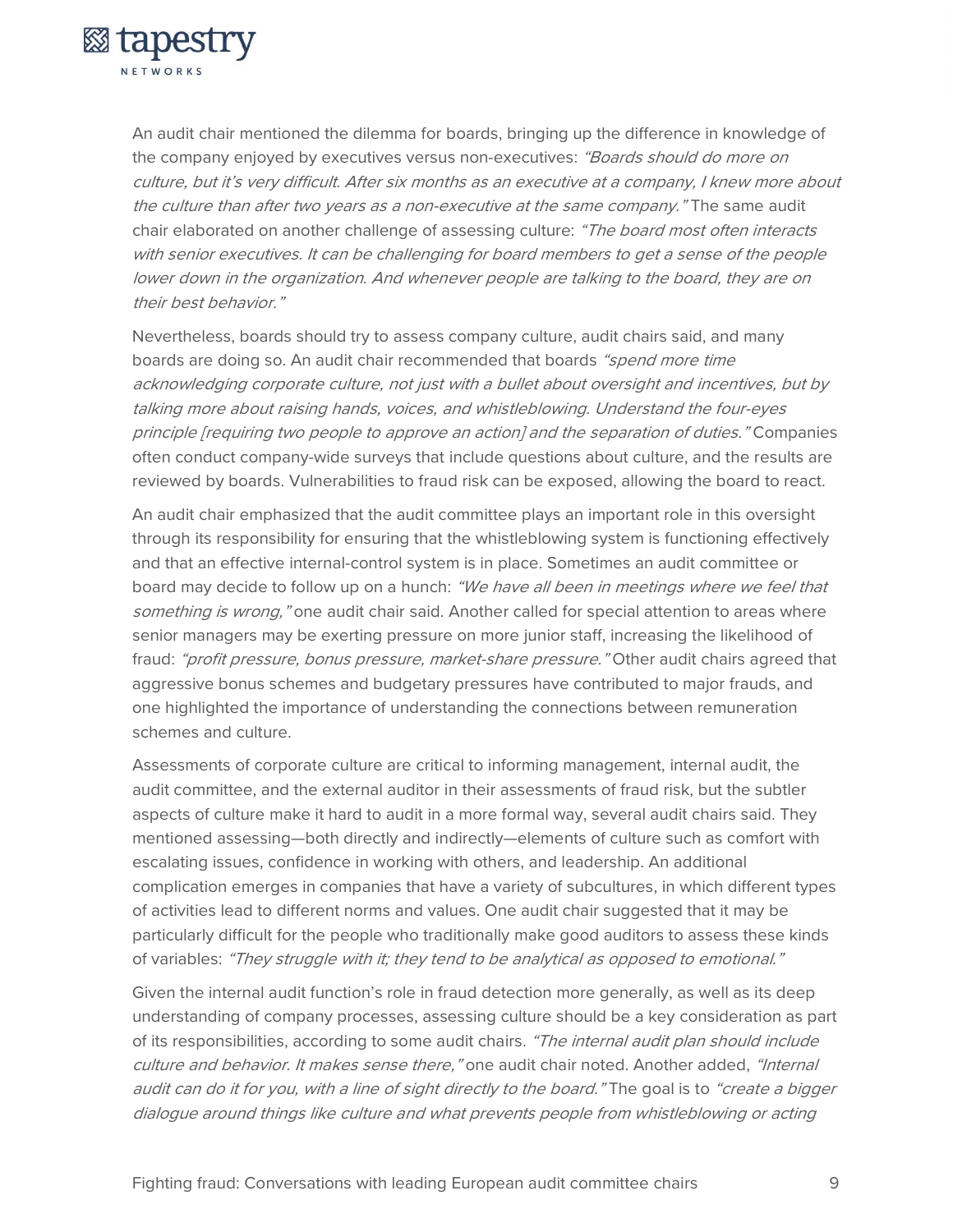

earlier. There's not enough discussion about these soft issues. All they're doing is putting rules and frameworks on it. "Regarding more informal reviews of culture, one member noted that both internal and external audit are the eyes and ears of the audit committee, and another mentioned assistance from the human resources function.

### **Perspectives on the responsibilities of the external auditor**

While European audit chairs saw opportunities to adjust the function of the external auditor in detecting and preventing fraud, most did not endorse large-scale role redefinitions.

### **The external auditor provides an adequate and appropriately limited role in preventing and detecting fraud**

Most European audit chairs were not inclined to increase the auditor's existing role in fraud detection and prevention. Several noted that external auditors already play a role in preventing and detecting fraud within the confines of their assurance responsibilities. "The auditors do a lot for my companies. They start with key risks. But there is a finite number of accounting standards, and only a subset of those creates risks," one audit chair observed. Another said, "Auditors review the processes management has in place to detect fraud. They always assess internal controls for the management letter. There are many opportunities to find gaps in the system. I'm not sure what advantage more thoroughness would provide." The auditor is invaluable in providing the audit committee with independent perspectives on transactions and balances, one member added, and others noted that the external auditor can provide valuable perspective to the audit committee on the company's culture.

Others questioned the value of broadening external audit's scope and saw the potential for it to detract from the auditor's other work. "Expanding the auditor's scope with respect to detecting fraud would increase work and fees without delivering proportional value," one audit chair said. Another noted, "I struggle to imagine what more the auditors could do. Reduce materiality to naught? If the CEO and CFO are colluding, the external auditor would struggle to uncover that as much as anyone." Another, asserting that fraud prevention and detection is better addressed by internal audit, said, "Fraud risk should not be viewed differently from other enterprise risks. The external auditor is not the main tool for working with that. If the external auditor looks more into this, it will devalue its work in other important specialties, of which they have many."

#### **Yet there may be room for external auditors to do more**

Despite general agreement against large-scale expansion of external audit's role, some European audit chairs said that external auditors can and should do more to prevent and detect fraud. One said, "The auditor should do more ... Fraud is one of the most detrimental things for companies, and sometimes the external auditor did not see it. We should put a higher level of responsibility on them, and the results should be tested."

An audit chair observed that the external auditor has a wide range of assurance expertise, such as in cybersecurity, compliance, and internal controls, and said that there is no reason not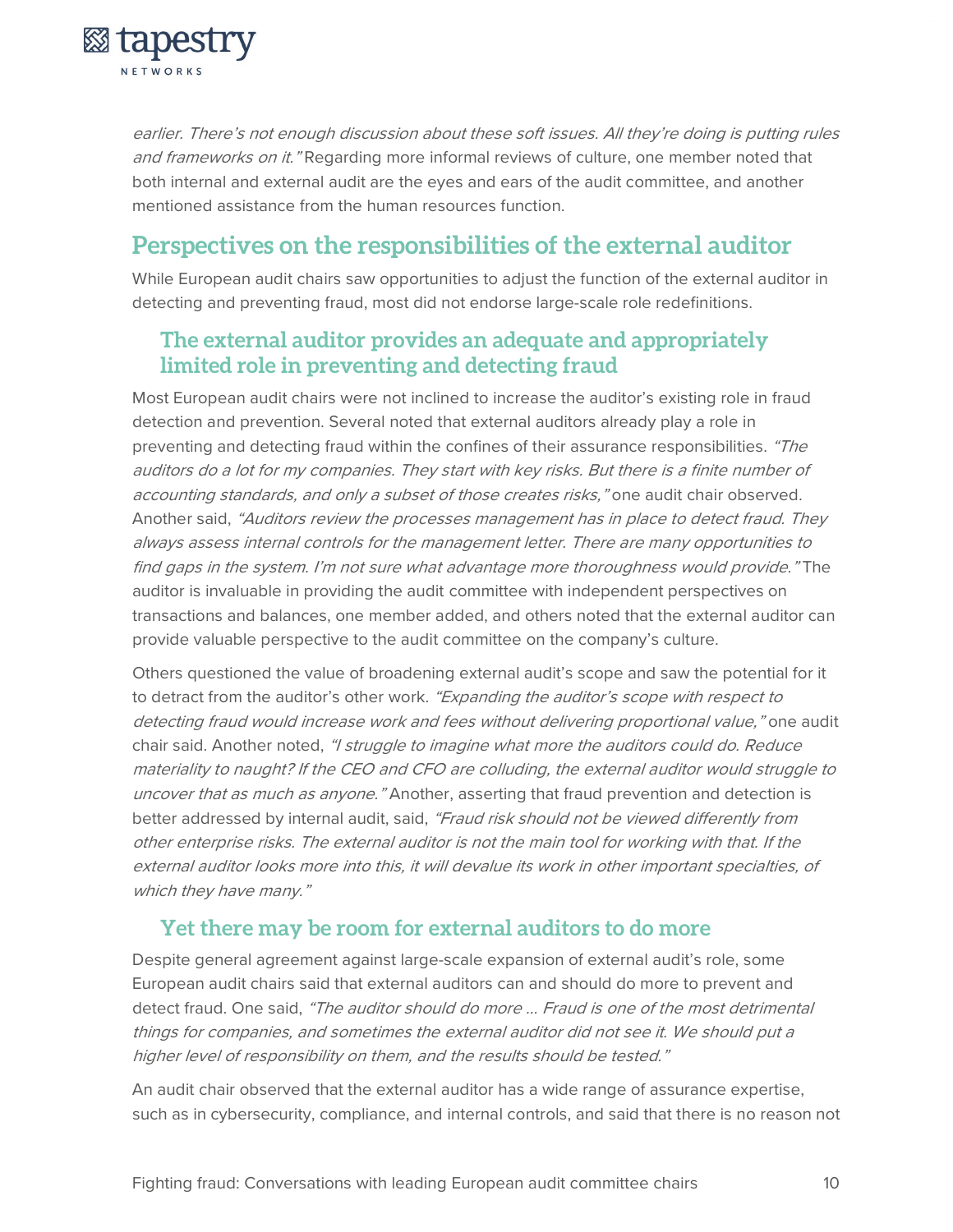

to leverage that expertise for the purposes of fraud detection and prevention. Another audit chair noted that external auditors currently have tools, such as data analytics and artificial intelligence, which help them detect fraud, but that "they could do much more."

Many audit chairs were reluctant to endorse requiring the external auditor to assume liability for fraud detection and prevention. One referred to liability as "the elephant in the room that affects a lot of stakeholders' responses to these proposals." Another audit chair was concerned that imposing liability on external auditors could threaten their existence: "There aren't many big audit firms out there, and we can't lose any of them."

### **Data analytics are powerful tools for detecting and preventing fraud, but concerns exist**

Several audit chairs said that requiring the use of data analytics to detect and prevent fraud would be a positive step. "You need more procedures with data analytics. There's no other practical way," one said. "I would mandate the use of data analytics because the technology is available and it's so efficient and comprehensive," another said. Most chairs endorsed the use of data analytics and supported its continued adoption. Many reported that such technologies already are in productive use by management among large global companies.

An increased emphasis on fraud and data analytics will call for sharpened skills in both management teams and external auditors. An audit chair pointed to a skills gap between the partners in audit firms and some of the junior auditors, who may have stronger capabilities in advanced technology: "Sometimes the partners see data analytics as a black art."

Some audit chairs expressed hesitation about requiring the use of data analytics. One observed that the technology, while powerful, is not fail-safe: "Data analytics depends on all the systems it touches. Poor systems, such as insufficient controls around data, curtail the ability of data analytics to do its work. Data analytics is only as good as the data." Another audit chair observed that not all companies have data of sufficient volume or sophistication to enable effective analytics: "Not all companies are equipped for the auditor to use those tools on their data. We still have a long way to go."

Conversely, sometimes the auditor's systems are not well aligned with the client's data: "Auditors have a concept of a tool, but they deploy it with data hierarchies and analytics. The question arises, How big is the sample going to be, and is it enough? It would be great if we all had big data lakes and our taxonomies were sorted out to enable data analytics, but data is one of the biggest weaknesses in the European environment. Will the external auditor have to test all these things too?"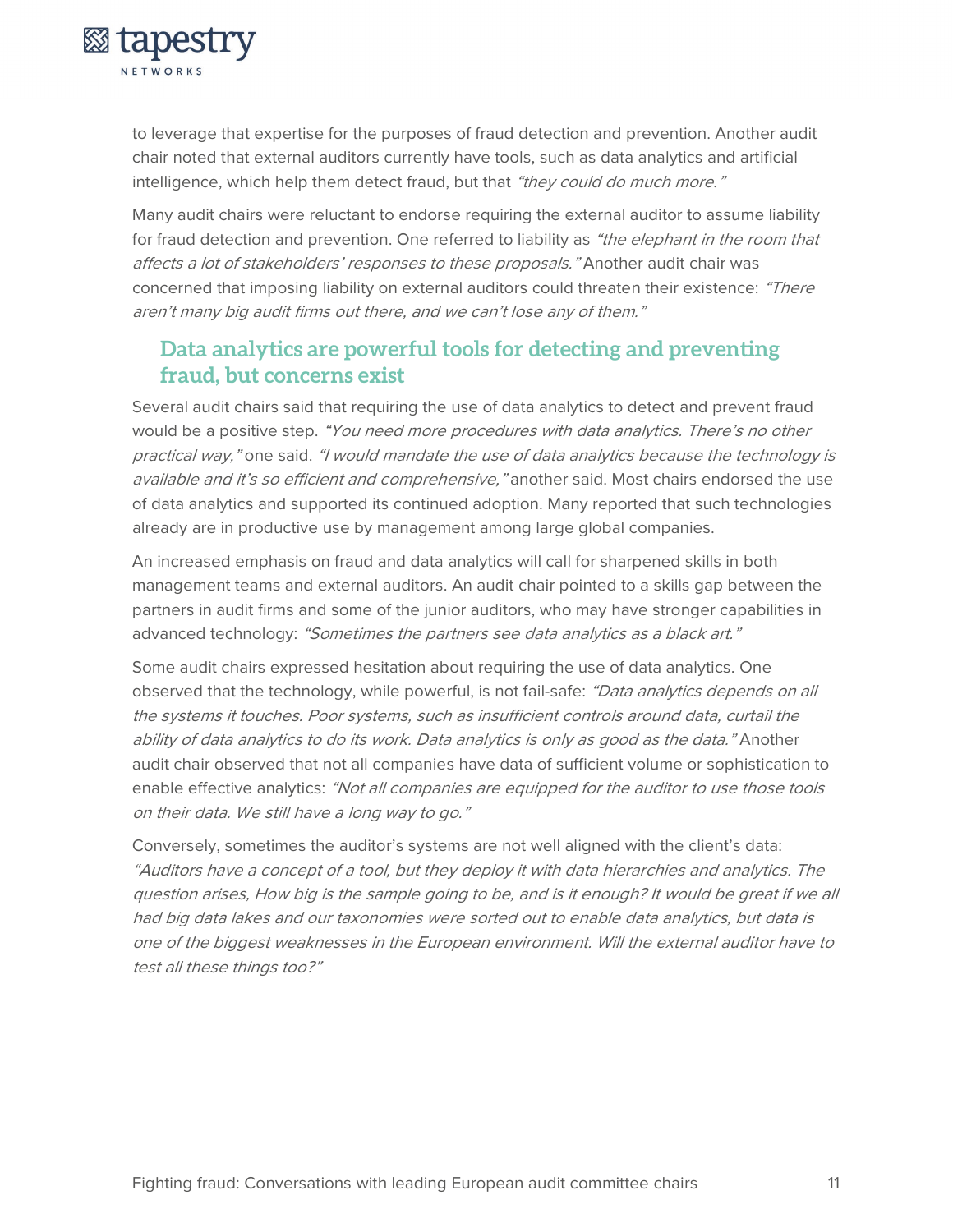

### **A suspicious mindset goes too far**

While supportive of exploring ways to make auditors adopt a "suspicious mindset" toward their clients. They foresaw several negative consequences:

- **Strained auditor-client relationships that impede the flow of information.** Many audit chairs were concerned that a suspicious mindset would cause friction in the critical relationships between the external auditor and its clients. One audit chair described how a suspicious mindset would disrupt these engagements: "Companies try to do the right thing. The auditors are there to confirm that they have. A suspicious mindset could be detrimental to the audit by disrupting that clear and open relationship. It goes a step too far." Audit chairs worried that an attitude of suspicion would impede audits by restricting clients from voluntarily providing information. One audit chair expected that "information flow would be constrained and everything would be looked at through liability" if a suspicious mindset were the standard.
- **A heightened burden for the auditor, with limited potential return.** Some audit chairs doubted that a suspicious mindset would create more inquiry or meaningful improvements in fraud detection or prevention. One said, "The auditor could probably uncover questionable internal audit decisions with a suspicious mindset—but fraud? It seems unlikely, especially in a large global company. Fraud often involves three intelligent individuals colluding, and that's hard to detect." Another audit chair likened the suspicious mindset to "cracking a walnut with a sledgehammer" and noted that "there should be appropriate challenge, but I believe that's already occurring."
- **Unfairness to law-abiding companies.** Audit chairs were concerned that requiring a suspicious mindset would unduly burden the many companies at which material fraud is not occurring or not likely to occur. "There will always be some fraud, but we can't be suspicious of all companies," one audit chair said. Another agreed: "A suspicious mindset implies that everyone is guilty, yet 99% of the time the right thing has been done."

Audit chairs noted that less divisive alternatives are available. Many were comfortable with the current standard of professional skepticism; others advocated for the basic concept of "independence" or "thorough but not suspicious inquiry." One audit chair, contrasting a suspicious mindset with healthy skepticism, said a suspicious mindset "shifts burden of proof. Healthy skepticism carries an assumption of innocence. Changing the assumptions wouldn't necessarily prevent or detect more fraud." Another audit chair suggested that "a curious mindset would be better—we need auditors to be independent, ready to ask questions, probing, going from a simple question to questions of the second and third order."

### **Auditors and clients would benefit from forensics training, but forensic auditing for fraud is rarely needed**

Many audit chairs endorsed requiring forensics training for auditors. One chair observed that additional training could sharpen their auditor's focus on red flags: "Training might make them more aware of what's happening rather than suspicious about everything." Another chair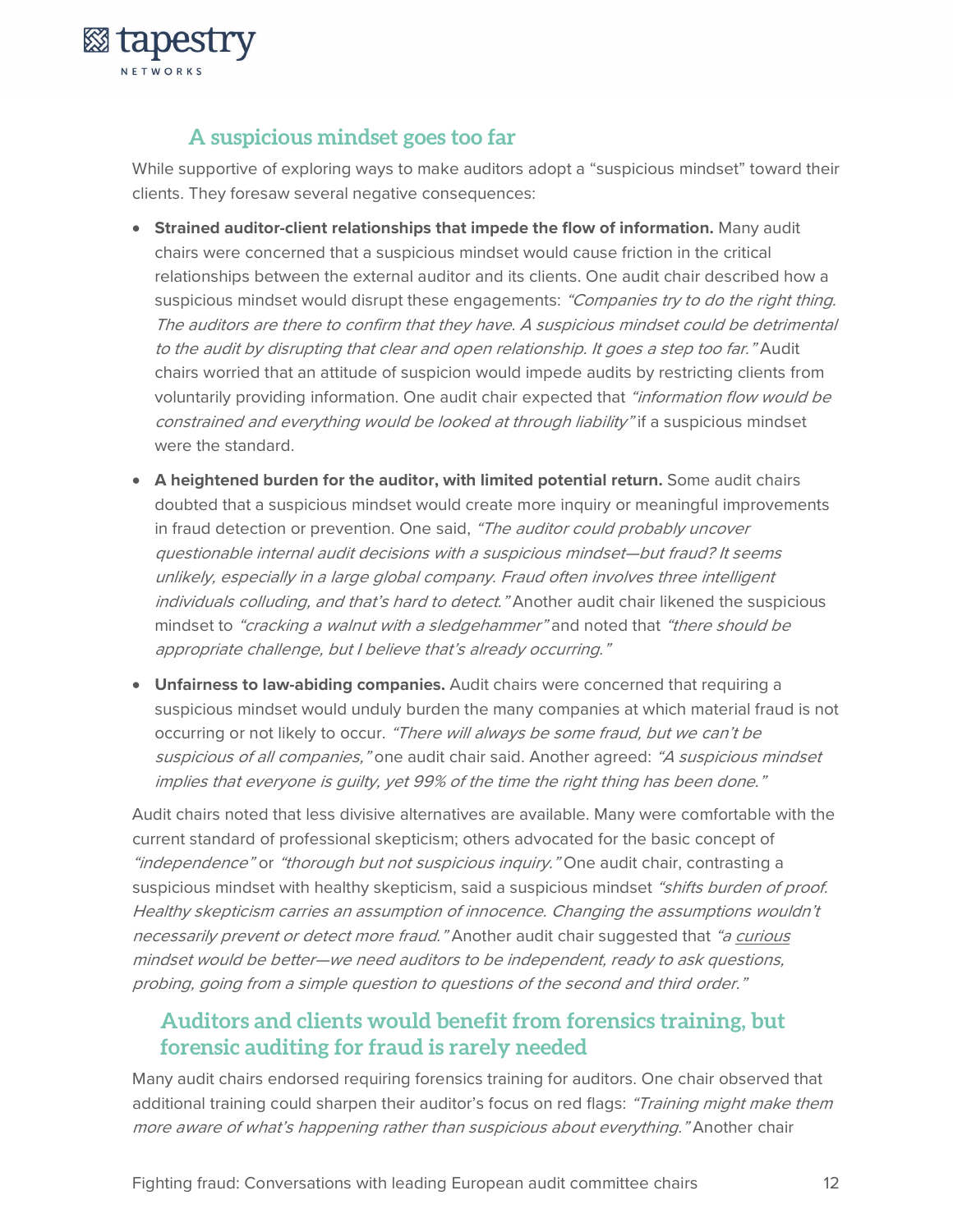

agreed, calling forensics "part of the work of getting the audit done but, due to the power of automation, not much additional work." One believed that forensics training would be a necessary accompaniment to a suspicious mindset: "You can't have a suspicious mindset and not know what to do or not have the tools. Giving the external auditor responsibility but not mandating capabilities would be inconsistent."

Audit chairs were less convinced that forensic specialists should be part of most audit teams. A primary reason is that forensics accounting is retrospective and largely unrelated to preventing future fraud or detecting ongoing fraud. "Forensic specialists come in after the event has occurred; they can't tell you what is going to go wrong before it does. They are no more capable of detecting fraud than anyone else," one audit chair said. Another agreed that the state of assurance practice is not geared to involving forensic specialists on every audit team: "You only want to use forensic specialists if there's already an indication of an issue—not as part of normal practice." Another audit chair considered forensics a "special skill" that should not be expected of auditors but added that "if questions are raised, the auditors should have access to those specialists."

One audit chair had a far more positive view on forensic skills in audit firms, especially in regulatory regimes that are driving separation between assurance and consulting services. "Forensic accounting is an opportunity for the firms to broaden their skill bases, to embed different ways of working and thinking. They will not only be more relevant to their clients but also more attractive to young talent."

### **Additional auditor disclosures would provide limited net benefit**

European audit chairs did not see a need or worthy purpose for additional formal disclosures from their auditors. The audit chairs observed that, absent the discovery of a material fraud or other anomaly affecting the accuracy of financial statements, investors rarely take close interest in the work of the audit committee or the external auditor. Additional disclosures, audit chairs said, would likely have minimal impact on investor satisfaction in routine circumstances. One audit chair explained that requiring more disclosures in the normal course could have consequences: "Investors would expect a particular structured approach to how auditors go about their business and identify controls inadequacies. That's not a good outcome."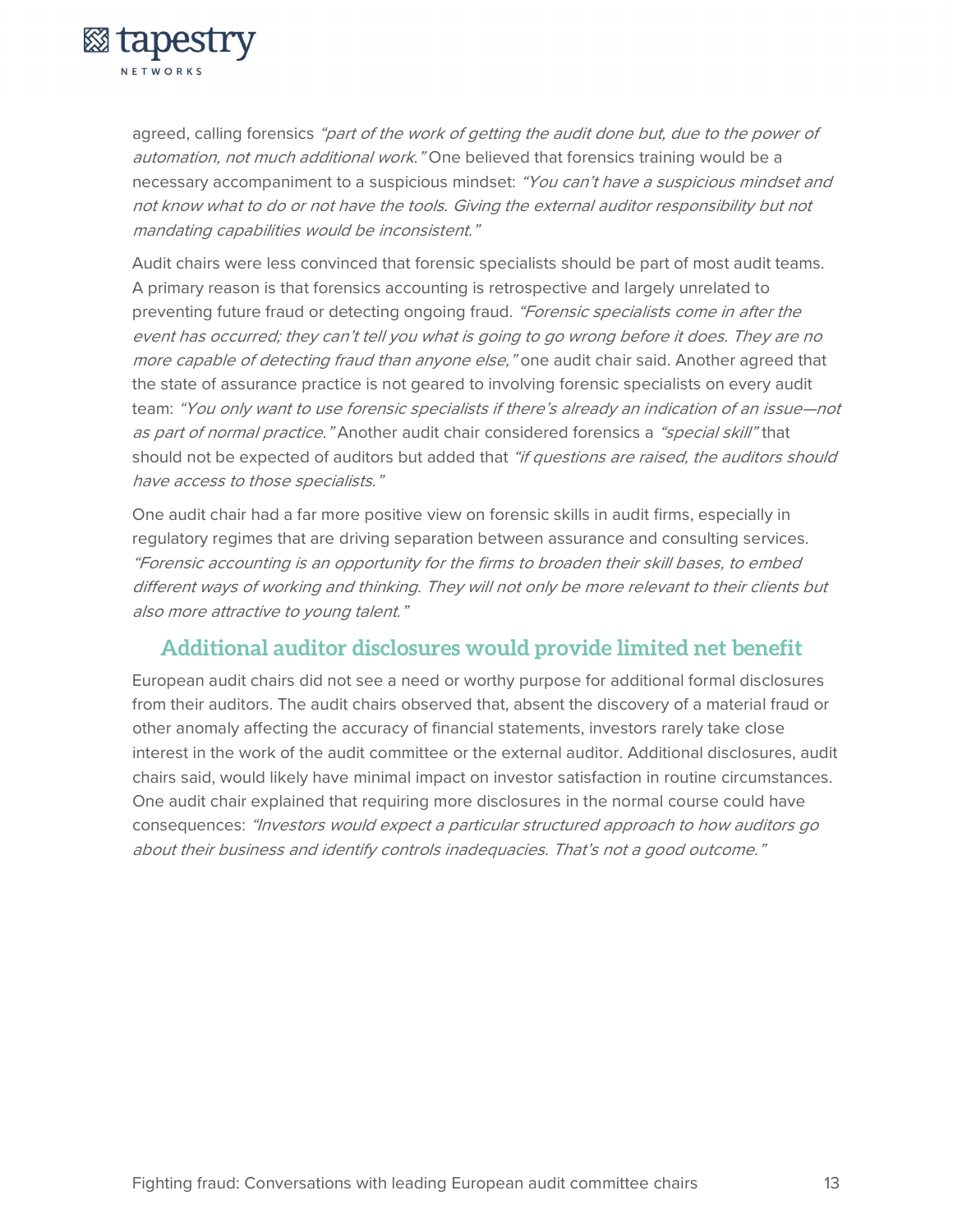

### **Appendix: Feedback on the IAASB discussion paper** *Fraud and Going Concern in an Audit of Financial Statements*

Tapestry Networks submits the following in response to the IAASB's solicitation for feedback on its discussion paper Fraud and Going Concern in an Audit of Financial Statements.

### **Background and context**

In late 2020, Tapestry Networks convened audit committee chairs from some of Europe's largest companies to discuss how the various stakeholders can contribute to detecting and preventing corporate fraud in the context of the public company environment in Europe.

The audit chairs whom we interviewed serve on boards of listed European companies having at least US\$10 billion/€8.2 billion in annual revenue and global operations. Such companies typically retain Big Four firms to conduct external audits and have sophisticated internal audit teams and robust internal-controls frameworks. Audit chairs of smaller or less complex companies may have different perspectives. The responses we have provided to questions 2(a), 2(b) and 2(c) represent the views of Tapestry Networks; we do not attribute these conclusions to the audit chairs we interviewed, individually or as a group.

The following current and former audit chairs participated in interviews and meetings between November 2020 and January 2021:

- Carolyn Dittmeier, Chair, Board of Statutory Auditors, Assicurazioni Generali
- Eric Elzvik, Audit Committee Chair, Ericsson
- Byron Grote, Audit Committee Chair, Tesco, Akzo Nobel, and Anglo American
- Simon Henry, Audit Committee Chair, Rio Tinto
- Liz Hewitt, Audit Committee Chair, National Grid and Melrose
- Lou Hughes, former Audit Committee Chair, ABB
- Arne Karlsson, Audit Committee Chair, Mærsk
- John Rishton, Audit Committee Chair, Unilever
- Sarah Russell, Audit Committee Chair, Nordea Bank
- Guylaine Saucier, Audit Committee Chair, Wendel
- Alan Stewart, Audit Committee Chair, Diageo

The interviews and discussions were held under a modified form of the Chatham House Rule, which allows for quotation of any comment but not for its attribution to an individual or company. Audit chairs spoke on their own behalf, rather than as representatives of their companies or boards. EY provided financial support for the research and writing of this report and had opportunities to comment on the research design and the final product but did not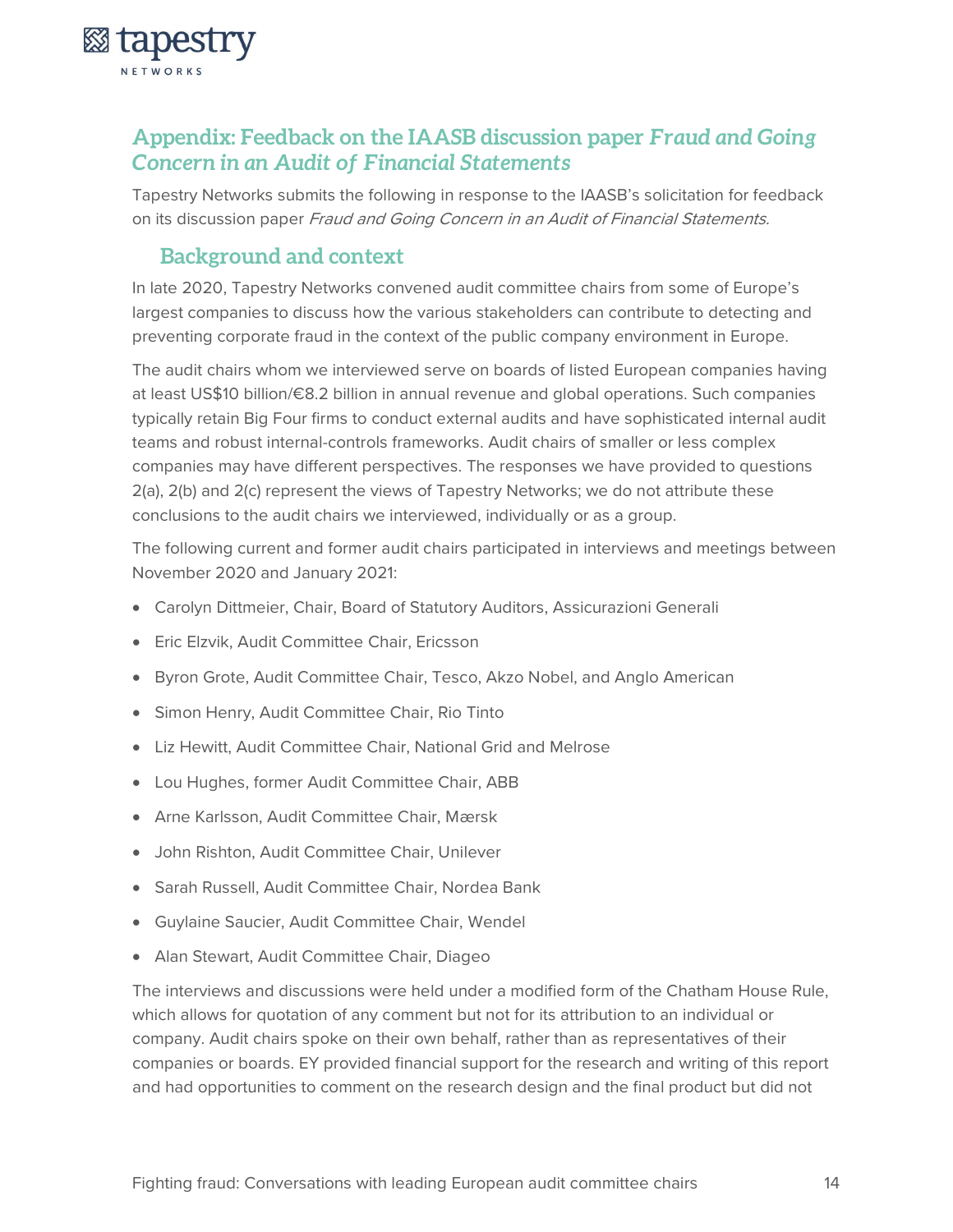**& tapestry** NETWORKS

> exercise any editorial control over this report, for which Tapestry Networks bears full responsibility.

### **Answers to selected IAASB questions for respondents**

The following, excerpted from our interviews with the above-mentioned European audit chairs, represent responses to selected "questions for respondents" on pages 6–7 of the IAASB's discussion paper.

#### **2(a). Should the auditor have enhanced or more requirements with regard to fraud in an audit of financial statements?**

**Response: No.** While the audit chairs we interviewed saw opportunities to adjust the function of the external auditor in detecting and preventing fraud, most did not endorse large-scale role redefinition, and they were not inclined to increase the auditor's burden or expand its role in fraud detection and prevention through enhanced requirements.

Several audit chairs noted that external auditors already play an adequate and appropriately limited role in preventing and detecting fraud within the confines of their assurance responsibilities. "The auditors do a lot for my companies. They start with key risks. But there is a finite number of accounting standards, and only a subset of those creates risks." one audit chair observed. Another said, "Auditors review the processes management has in place to detect fraud. They always assess internal controls for the management letter. There are many opportunities to find gaps in the system. I'm not sure what advantage more thoroughness would provide." The auditor is invaluable in providing the audit committee with independent perspectives on transactions and balances, one member added, and others noted that the external auditor can provide valuable perspective to the audit committee on the company's culture.

Others questioned the value of broadening external audit's scope and saw the potential for it to detract from the auditor's other work. "Expanding the auditor's scope with respect to detecting and preventing fraud would increase work and fees without delivering proportional value," one audit chair said. Another noted, "I struggle to imagine what more the auditors could do. Reduce materiality to naught? If the CEO and CFO are colluding, the external auditor would struggle to uncover that as much as anyone." Another, asserting that fraud detection is better addressed by internal audit, said, "Fraud risk should not be viewed differently from other enterprise risks. The external auditor is not the main tool for working with that. If the external auditor looks more into this, it will devalue its work in other important specialties, of which they have many."

Nonetheless, some European audit chairs noted that external auditors could do more to prevent and detect fraud. "The auditor should do more ... Fraud is one of the most detrimental things for companies, and sometimes the external auditor did not see it. We should put a higher level of responsibility on them, and the results should be tested," one audit chair said.

An audit chair observed that the external auditor has a wide range of assurance expertise, such as in cybersecurity, compliance, and internal controls, and said that there is no reason not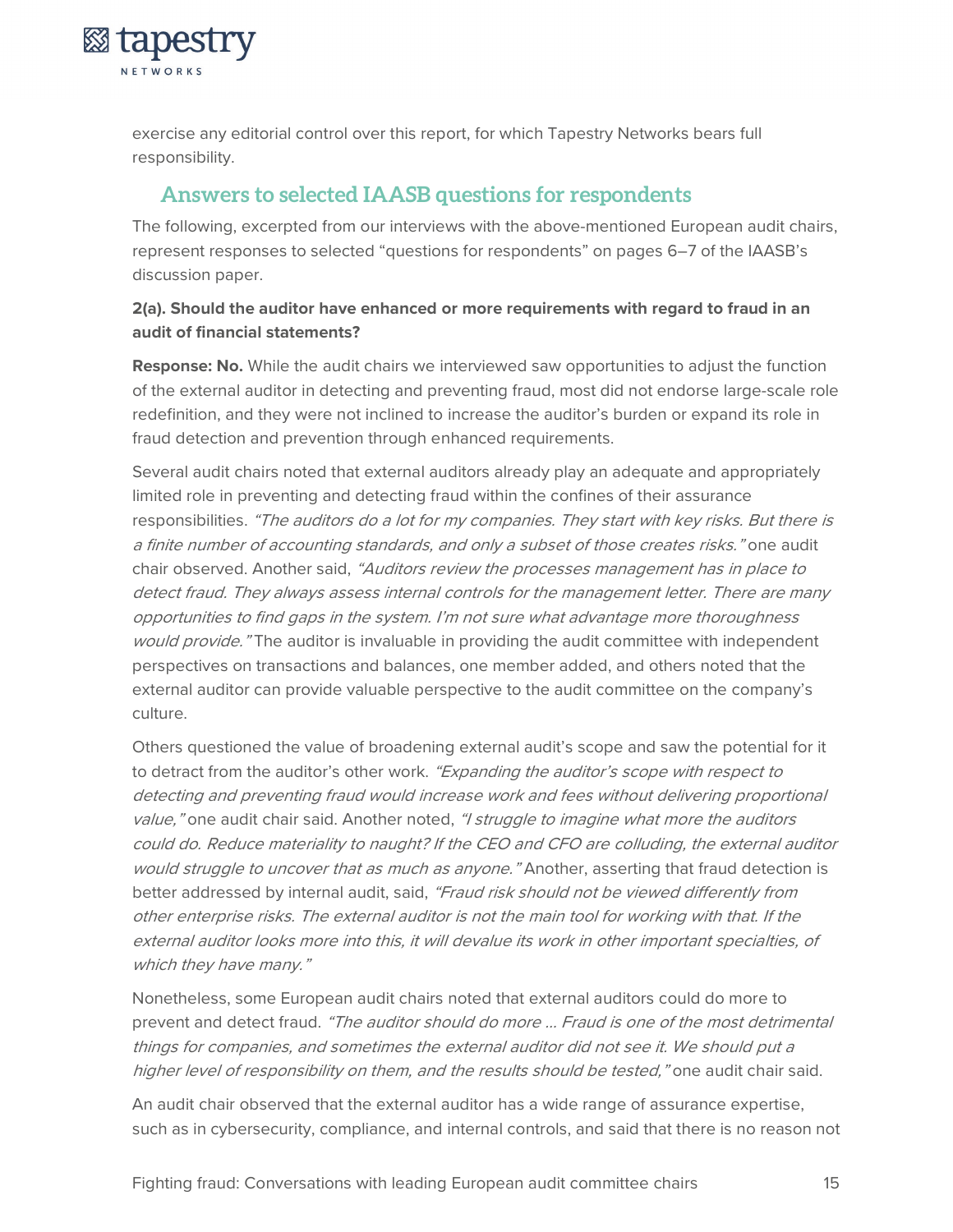

to leverage that expertise for the purpose of fraud detection. Another audit chair noted that external auditors currently have tools, such data analytics and artificial intelligence, which help them detect fraud, but that "they could do much more."

Many audit chairs were reluctant to endorse requiring the external auditor to assume liability for fraud detection and prevention. One referred to liability as "the elephant in the room that affects a lot of stakeholders' responses to these proposals." Another audit chair was concerned that imposing liability on external auditors could threaten their existence: "There aren't many big audit firms out there, and we can't lose any of them."

#### **2(b). Is there a need for enhanced procedures only for certain entities or in specific circumstances?**

**Response: No.** Audit chairs did not express a view that listed companies or companies of a certain size or in a certain sector should require a higher standard of auditing for fraud. It is Tapestry's view that there should not be variations in standards based on these differentiators. However, as indicated above, the audit chairs we interviewed sit on the boards of large listed companies, which typically retain Big Four audit firms and have robust internal audit departments. Their responses may be less applicable to the question of enhanced procedures for smaller entities.

#### **2(c). Would requiring a "suspicious mindset" contribute to enhanced fraud identification when planning and performing the audit? Why or why not?**

**Response: No.** While supportive of exploring ways to make auditors more effectively exercise professional skepticism, the European audit chairs explained that adopting a suspicious mindset in all cases may not be helpful. They foresaw several negative consequences:

- **Strained auditor-client relationships that impede the flow of information.** Many audit chairs were concerned that a suspicious mindset would cause friction in the critical relationships between the external auditor and its clients. One audit chair described how a suspicious mindset would disrupt these engagements: "Companies try to do the right thing. The auditors are there to confirm that they have. A suspicious mindset could be detrimental to the audit by disrupting that clear and open relationship. It goes a step too far." Audit chairs worried that an attitude of suspicion would impede audits by restricting clients from voluntarily providing information. One audit chair expected that "information flow would be constrained and everything would be looked at through liability" if a suspicious mindset were the standard.
- **A heightened burden for the auditor, with limited potential return.** Some audit chairs doubted that a suspicious mindset would create more inquiry or meaningful improvements in fraud detection or prevention. One said, "The auditor could probably uncover questionable internal audit decisions with a suspicious mindset—but fraud? It seems unlikely, especially in a large global company. Fraud often involves three intelligent individuals colluding, and that's hard to detect." Another audit chair likened the suspicious